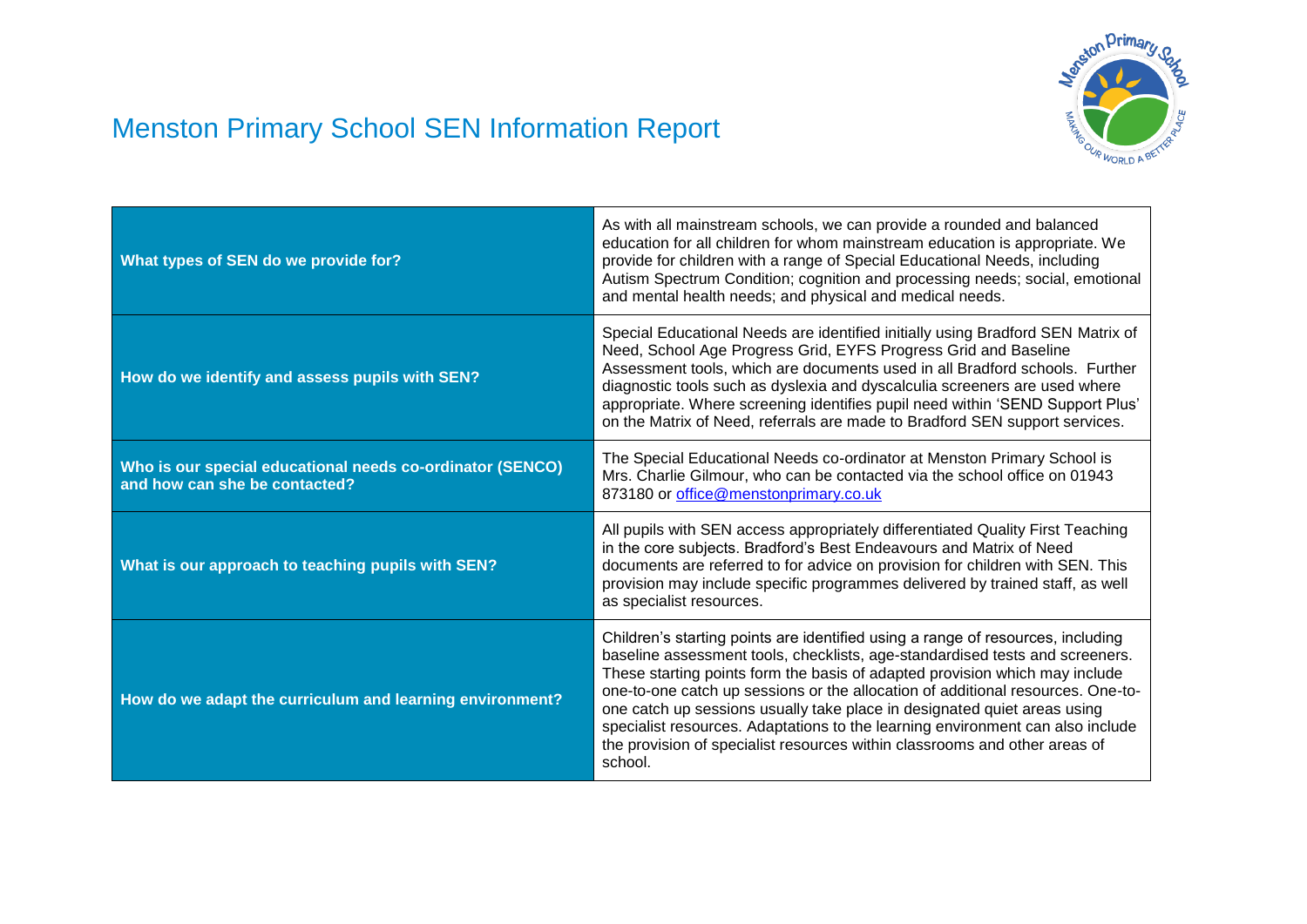| How do we enable pupils with SEN to engage in activities with<br>other pupils who do not have SEN? | Provision is tailored towards inclusion. Resources including staff, physical<br>resources and technology are allocated based on children's individual needs.<br>Teaching support staff are directed to maximise inclusion of children with SEN<br>in curriculum enhancement opportunities, including off-site visits and<br>residential visits.                                                                                                                                                                                                                                                                                                             |
|----------------------------------------------------------------------------------------------------|-------------------------------------------------------------------------------------------------------------------------------------------------------------------------------------------------------------------------------------------------------------------------------------------------------------------------------------------------------------------------------------------------------------------------------------------------------------------------------------------------------------------------------------------------------------------------------------------------------------------------------------------------------------|
| How do we consult parents of pupils with SEN and involve<br>them in their child's education?       | Regular communication between school staff and parents takes place in a<br>variety of ways. These include end-of-the-day informal conversations, formal<br>reviews and written communication. Support plans, which are reviewed and<br>updated termly, are shared with parents, usually in face-to-face meetings.<br>Parents of children with Education, Health and Care Plans attend annual<br>review meetings.                                                                                                                                                                                                                                            |
| How do we consult pupils with SEN and involve them in their<br>education?                          | We recognise that all pupils have the right to be involved in making decisions<br>and exercising choice (SEN Code of Practice). Where appropriate, children are<br>involved in the setting and reviewing of goals. The ways in which children are<br>encouraged to participate reflect the child's evolving maturity. Children's views<br>and contributions are always valued and responded to sensitively. Where<br>children are involved in one-to-one catch-up programmes, they review their<br>progress within each session.                                                                                                                            |
| How do we assess and review pupils' progress towards their<br>outcomes?                            | Personalised support plans are based upon SMART targets (specific,<br>measurable, attainable, realistic and timely), so the impact of provision can be<br>evidenced. Screening tools such as Salford Reading Test or Vernon Spelling<br>Test can be used to baseline assess and also to measure progress made.<br>Children are also tracked against National Curriculum objectives. These will,<br>where appropriate, be objectives from a prior year group. Some pupils who<br>are not able to access the National Curriculum at the age-appropriate level are<br>assessed against Pre-Key Stage standards or, where appropriate, the<br>Engagement Model. |
| How do we support pupils moving between different phases of<br>education?                          | When children transfer to us from local pre-school settings and when children<br>transfer from us to local secondary schools, SENCos always transfer<br>information about children with SEN, ideally through face-to-face meetings.<br>These meetings are held in advance of the child transferring and will<br>sometimes culminate in bespoke transition plans. Transition plans may include<br>additional planned visits and the creation of booklets containing photographs<br>of the setting and key staff.                                                                                                                                             |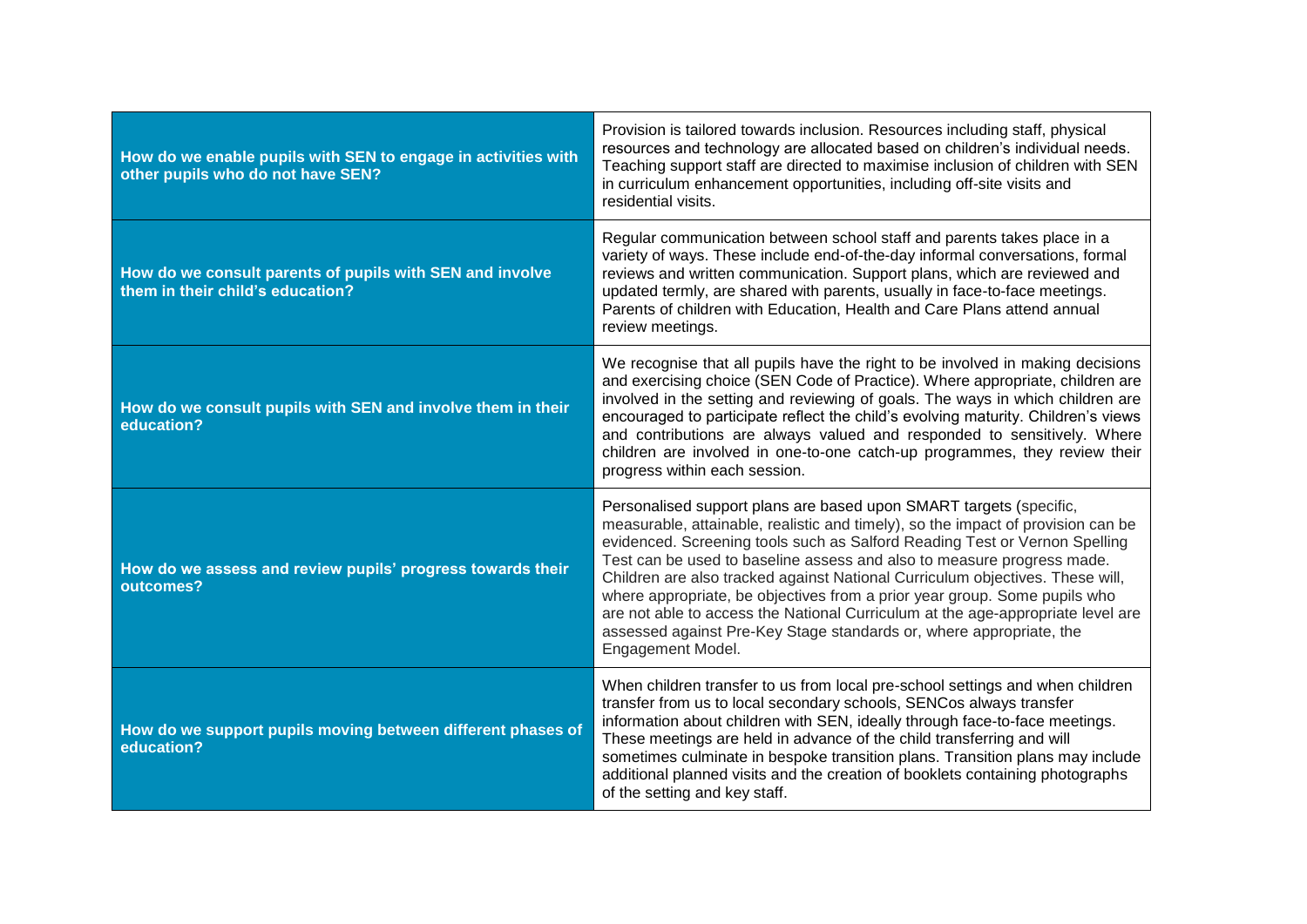| How do we support pupils with SEN to improve their emotional<br>and social development?                         | We have a successful programme of mentoring in place, where children meet<br>with a trusted adult once a week to celebrate their achievements. Where tools<br>such as 'zones of emotional regulation' have been recommended for children<br>with SEN, we have introduced these to the whole school population. This has<br>been recognised as inclusive practice by professionals within Educational<br>Psychology and Autism Spectrum services. We also use assemblies and<br>PSHE lessons to raise all children's awareness of inclusivity. |
|-----------------------------------------------------------------------------------------------------------------|-----------------------------------------------------------------------------------------------------------------------------------------------------------------------------------------------------------------------------------------------------------------------------------------------------------------------------------------------------------------------------------------------------------------------------------------------------------------------------------------------------------------------------------------------|
| What expertise and training do our staff have to support pupils<br>with SEN?                                    | We ensure that staff access training and resources as appropriate. Teaching<br>support staff are trained to deliver programmes such as Precision Teaching,<br>Alphabet Arc and Catch-Up Literacy and Numeracy. Bespoke training to<br>support individual children includes SCERTS Social Communication and<br>Emotional Regulation training, Tier 2 Autism training and training to deliver<br>speech & language programmes such as Elklan and PORIC.                                                                                         |
| How will we secure specialist expertise?                                                                        | The school has close links with professionals from Bradford's Speech,<br>Language & Communication Therapy services and Bradford wider SEN<br>services. The school follows formal referral procedures to procure appropriate<br>and timely support for children as needs arise.                                                                                                                                                                                                                                                                |
| How will we secure equipment and facilities to support pupils<br>with SEN?                                      | The SENCo manages a designated budget to support children with SEND.<br>From this budget, training, equipment and resources are procured as needed.<br>At times, specialist equipment is loaned from Bradford services. This may<br>include equipment to support children with physical impairments and<br>disabilities.                                                                                                                                                                                                                      |
| How do we involve other organisations in meeting the needs<br>of pupils with SEN and supporting their families? | Where needed, we work with NHS services such as the School Nursing team<br>and Occupational Therapy. Because we are situated on the Leeds/ Bradford<br>border, we also work with Leeds SEN professionals. Where appropriate, we<br>signpost families to appropriate programmes such as Early Bird and family<br>counselling.                                                                                                                                                                                                                  |
| How do we evaluate the effectiveness of our SEN provision?                                                      | The success of provision is evaluated through monitoring of classroom practice,<br>analysis of pupil tracking data for individual pupils and groups of pupils, value<br>added data for pupils on the SEN register and school self-evaluation. Feedback<br>from parents and children is also a key part of our evaluation.                                                                                                                                                                                                                     |